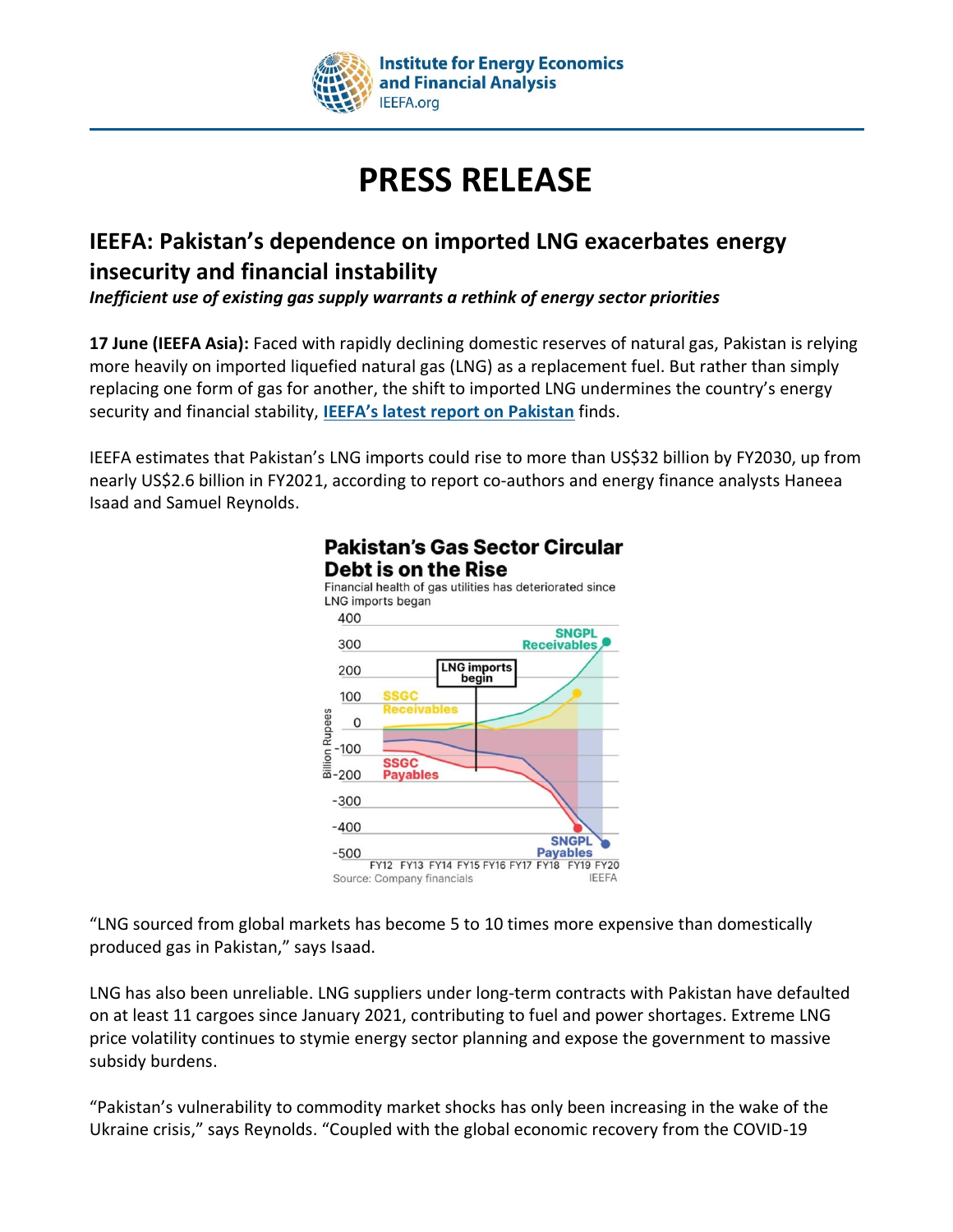

pandemic, price-sensitive countries such as Pakistan may be unable to compete with wealthier buyers in Europe and Northeast Asia."

In this report, Isaad and Reynolds examine key risks for LNG imports and provide recommendations to mitigate the financially unsustainable growth of LNG import demand in Pakistan.

#### **Deeper financial hole with rising LNG dependence**

Pakistan imported 7.4 million tons of LNG in 2020, and the government expects LNG demand to grow rapidly over the next decade. There are currently at least four major LNG import terminal projects at various stages of development.

However, the high cost of LNG has shed new light on many of the pre-existing issues with the country's gas system. These problems include final tariffs that are not reflective of gas costs, inefficient cross-subsidization of gas tariffs, and high volumes of unaccounted for gas (UFG) that are lost in transportation through the network.

"As more LNG is injected to this faulty network, financial issues in Pakistan's gas sector are likely to worsen significantly," says Reynolds. "Circular debt, chronic cashflow shortages that have historically plagued Pakistan's power sector, is now rampant in the gas sector."

Greater reliance on imported LNG would only reinforce credit risks for investors in the country's LNGto-power value chain. Planned pipeline projects and terminals may also take time to materialize as geopolitical conflicts and unviable economics exacerbate stranded asset risks for LNG infrastructure.

#### **Macroeconomic repercussions**

Natural gas is used widely throughout key sectors of Pakistan's economy, so LNG price spikes and supply insecurity can have major negative macroeconomic spillover effects.

In the power sector, LNG fuel shortages have forced 3,500MW of power capacity offline since December 2021 and have contributed to nationwide load shedding of 10-18 hours per day in recent weeks.

In January, fuel shortages caused textile mills in Punjab were forced to close for over two weeks. As a result, exports worth US\$250 million—or 20% of the entire sector's annual revenue—were lost.

"In Pakistan's textile sector, power generation costs can amount to roughly 30-40% of the production costs," says Isaad. "Since the textile industry depends on gas-based power generation, rising LNG prices can grossly reduce profit margins."